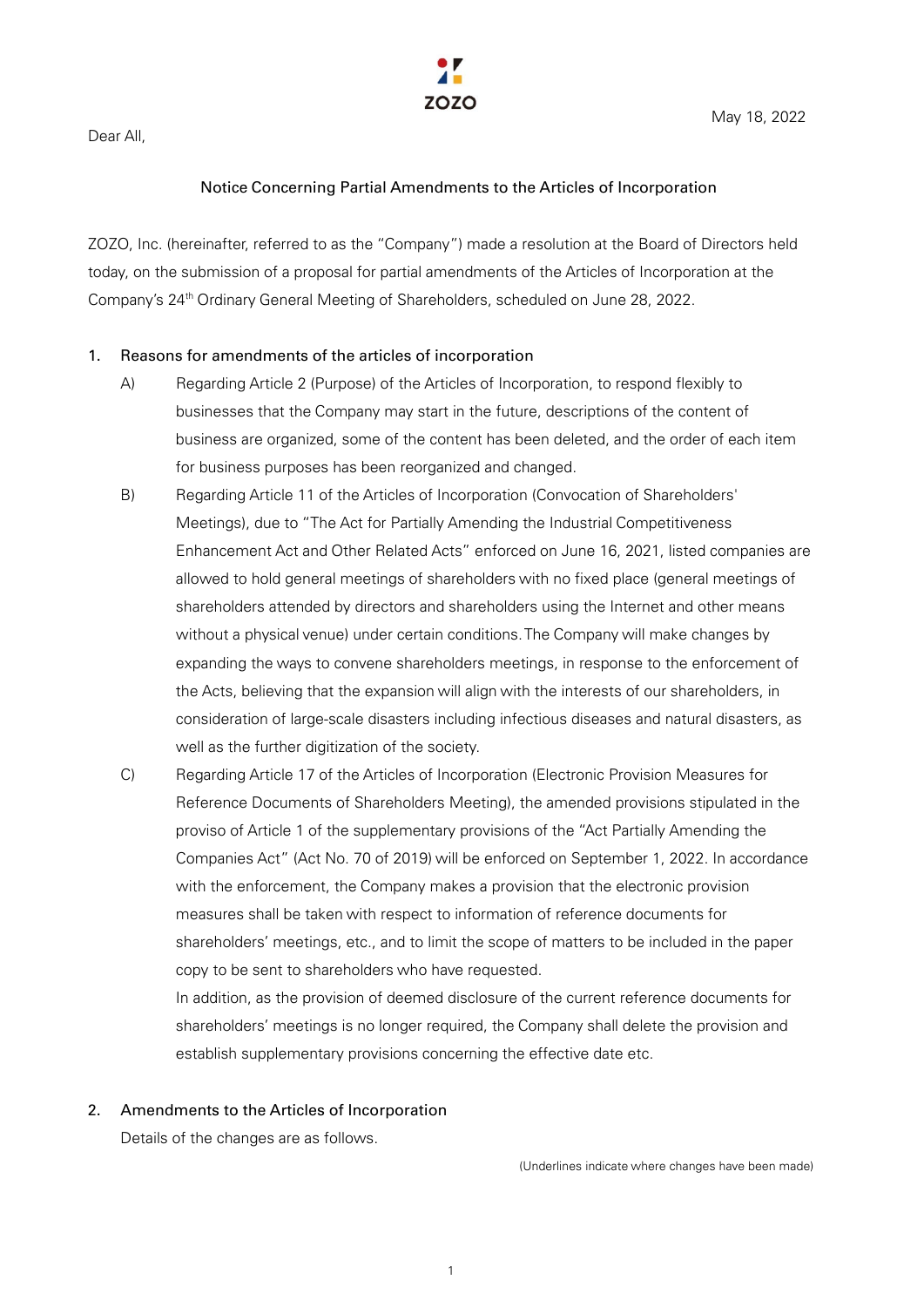| Current Articles of Incorporation                                                                  | Proposed change                                                                              |
|----------------------------------------------------------------------------------------------------|----------------------------------------------------------------------------------------------|
| (Purpose)                                                                                          | (Purpose)                                                                                    |
| Article 2                                                                                          | Article 2                                                                                    |
| 1. Planning, production, sales, manufacture, creation and                                          | 1. Business related to fashion and fashion tech                                              |
| export/import, and licensing<br>(1) Apparel, sport goods, medical supplies and general             | 2. Internet-based e-commerce business<br>3. Businesses related to information processing.    |
| merchandise                                                                                        | information and communications, and technology                                               |
| (2) Video and audio software such as CDs, DVDs and videos                                          | development                                                                                  |
| (3) Character merchandise                                                                          | 4. Businesses related to the operation of various facilities                                 |
| (4) Electronic and measuring equipment                                                             | and equipment                                                                                |
| 2. E-commerce sales operations via the Internet, digital                                           | 5. Events and sports businesses<br>6. Publishing business                                    |
| broadcasting, etc.<br>3. Outsourcing of the opening, operation and consignment                     | 7. Operations with respect to advertising and marketing                                      |
| of operation of shopping malls on the Internet                                                     | 8. Businesses related to the construction, maintenance, and                                  |
| 4. Opening of Internet auction                                                                     | operation of websites                                                                        |
| 5. Content distribution via the Internet                                                           | 9. Deliveries using transportations                                                          |
| 6. Production, operation, maintenance, management, and                                             | 10. Warehousing business                                                                     |
| consulting of Internet websites<br>7. Design, development, and operation of merchandise            | 11. Secondhand merchandise sales based on the<br>secondhand merchandise sales law            |
| inventory management, customer management, and                                                     | 12. Manufacture and sale of cosmetics, pharmaceuticals,                                      |
| order management systems utilizing the Internet and                                                | medical devices and quasi-drugs                                                              |
| other networks, as well as consulting services and the                                             | 13. Sales of alcoholic beverages, food and beverages                                         |
| leasing of systems                                                                                 | 14. Charged employment placement businesses and                                              |
| 8. Collection, analysis, production and sales of various types<br>of information and data          | worker dispatching businesses<br>15. Issuance and sale of credit card-related operations and |
| 9. Planning, design, construction, and management of                                               | prepaid vouchers (gift cards and gift certificates, etc.)                                    |
| interior, exterior, and equipment for various stores,                                              | 16. Finance                                                                                  |
| offices, and residences                                                                            | 17. Any and all businesses incidental or related to the                                      |
| 10. Operation and management of restaurants, stores,                                               | preceding items.                                                                             |
| accommodations, parking and sports facilities,<br>recreational facilities, and cultural facilities |                                                                                              |
| 11. Interior coordination business                                                                 |                                                                                              |
| 12. Trading and consignment sales of used goods                                                    |                                                                                              |
| 13. Consignment of storage, management, shipment, and                                              |                                                                                              |
| delivery of products                                                                               |                                                                                              |
| 14. Advertising<br>15. Planning and drafting of sales promotion                                    |                                                                                              |
| 16. Store design consultancy                                                                       |                                                                                              |
| 17. Management consulting services                                                                 |                                                                                              |
| 18. Credit card business                                                                           |                                                                                              |
| 19. Finance                                                                                        |                                                                                              |
| 20. Planning and production of events<br>21. Fostering, management, portrait rights management     |                                                                                              |
| and promotional activities for celebrities and sports                                              |                                                                                              |
| players                                                                                            |                                                                                              |
| 22. Inviting foreign celebrities and athletes                                                      |                                                                                              |
| 23. Entertainment in sports and other cultural activities                                          |                                                                                              |
| 24. Publishers<br>25. Any and all business incidental to each of the above                         |                                                                                              |
| items                                                                                              |                                                                                              |
|                                                                                                    |                                                                                              |
|                                                                                                    |                                                                                              |
|                                                                                                    |                                                                                              |
|                                                                                                    |                                                                                              |
|                                                                                                    |                                                                                              |
|                                                                                                    |                                                                                              |
|                                                                                                    |                                                                                              |
|                                                                                                    |                                                                                              |
|                                                                                                    |                                                                                              |
|                                                                                                    |                                                                                              |
|                                                                                                    |                                                                                              |
|                                                                                                    |                                                                                              |
|                                                                                                    |                                                                                              |
|                                                                                                    |                                                                                              |
|                                                                                                    |                                                                                              |
|                                                                                                    |                                                                                              |
|                                                                                                    |                                                                                              |
|                                                                                                    |                                                                                              |
|                                                                                                    |                                                                                              |